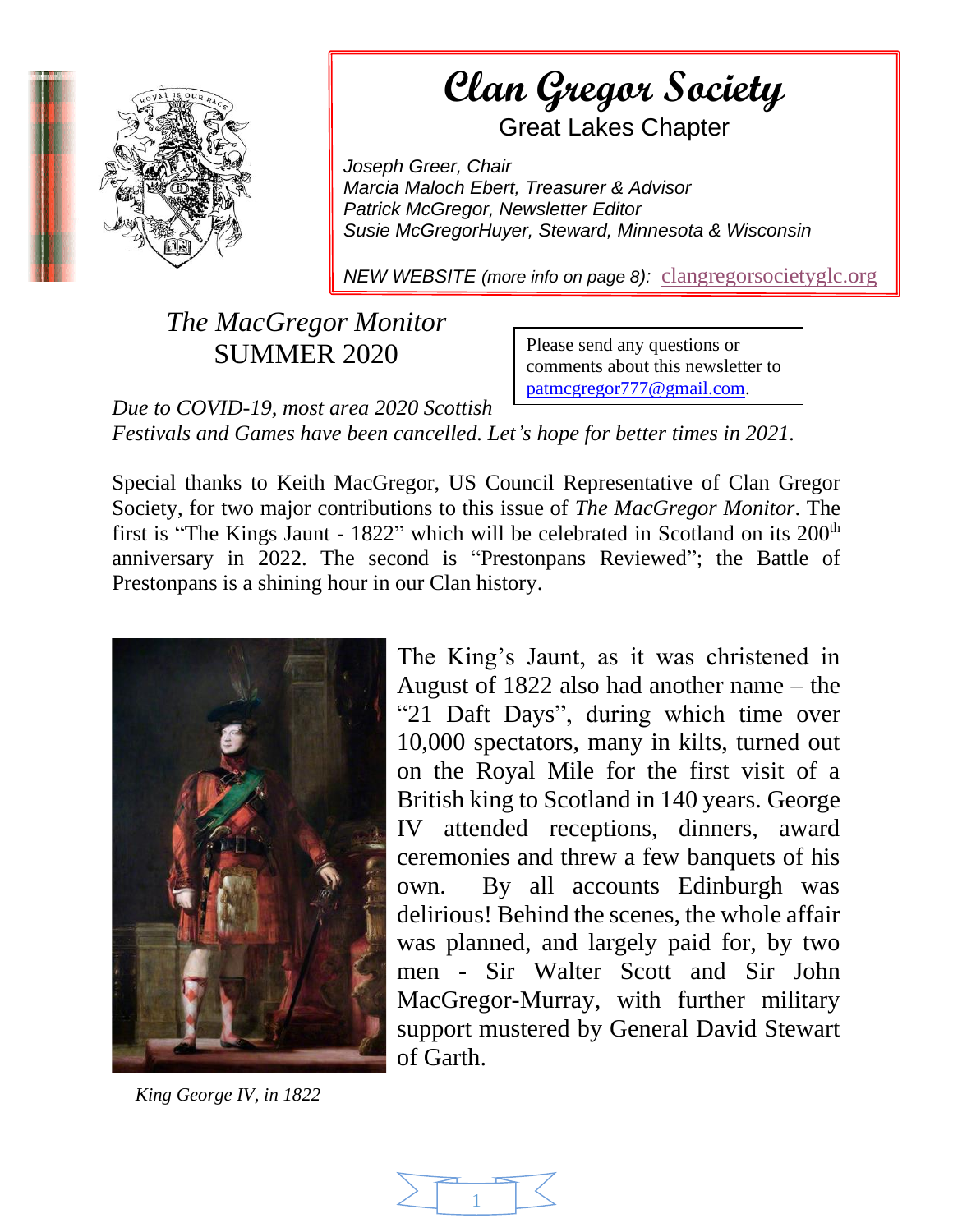

A few years before, in 1817, Scott had written his muchacclaimed novel Rob Roy, which quickly became a best-seller throughout Europe, and as a result, Sir Walter went on a spending spree, building himself a splendid home in Scott country. In fact, upon entering Abbotsford, replete with weapons

*Abbotsford House*

collections, paintings, Scott's writing desk and relics of bygone eras, a guide was heard to say, "Welcome to the house that Rob Roy built!" Hence the connection we will celebrate in 2022. The novel and the celebration had the effect of propelling Clan Gregor from out of the shadows of lawlessness (Proscription had been lifted in 1774), and into the realm of martial fame and glory – all in a mere 50 years! With our name restored, some 822 gentlemen of the clan stepped forward to reclaim the name, although it is estimated that half of those who took other aliases did not take the name back.

Fueled by the fervor of the day, the first clan Societies were established, with Clan Gregor third among all clans, in 1822. 2022 will mark the  $200<sup>th</sup>$  anniversary of our founding.

There is a story, likely true, that Scott went on to see King George in London, and by telling him something like "You descend from ancient Scottish kings!" (quite a stretch!), he got George to put on a kilt! George loved the whole thing! So why were the MacGregors the Guard of Honor, guarding the King's crown and jewels? John MacGregor-Murrays influence derived from the colonial era in India, where MacGregor-Murray had served with the Bengal Army (a private enterprise supported by the British government  $-$  a system that worked out quite profitably for most parties involved, unless you were a Caliph!) His title was Comptroller of the Bengal Army, which put him in charge of the money! If you haven't read about the escapades which accompanied colonizing "the jewel in the Empire's crown", google Lord Clive sometime. The rest I'll leave to your imagination for the moment.

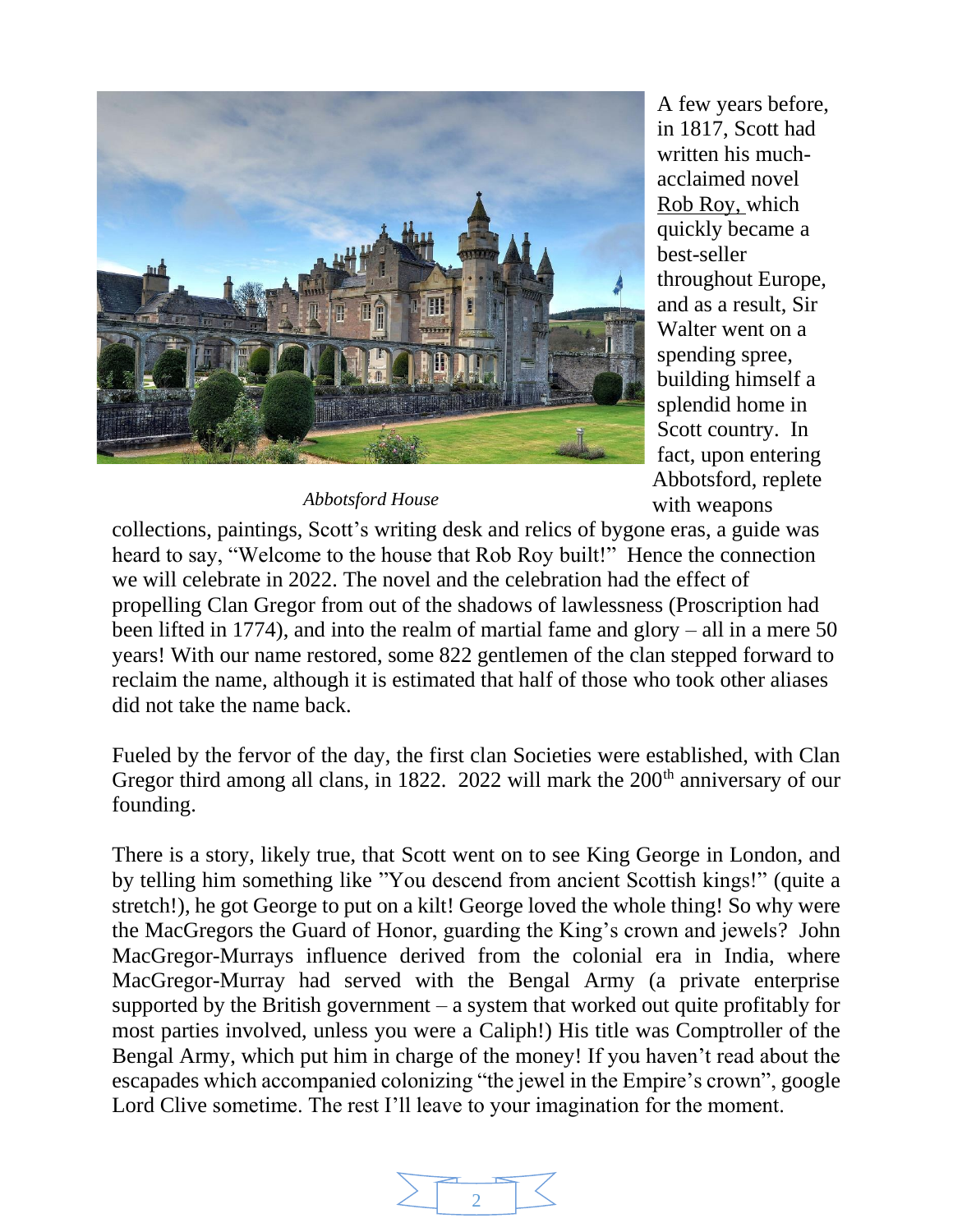

*Sir Evan MacGregor and the MacGregor Guard of Honor escort the King's regalia (crown and scepter) to Edinburgh Castle 1822*

John's son Evan MacGregor also served in India, following his father and commanding a MacGregor regiment at the beginning of the  $19<sup>th</sup>$  century. He looks quite good in the painting above (which hangs in the British Museum), but in fact he was badly wounded a few years earlier in taking the surrender (supposed) of Fort Talneir, an Indian stronghold in the Punjab. Cut fourteen times in the face and arms before his troops could reach him, it marked his retirement into more gentrified pursuits. His cousin Peter, also a ranking member of the Glencarnoch family, was killed defending him. The MacGregors did not hesitate to hang the Caliph over the outside wall and destroy the entire garrison, taking no prisoners. On his return to Scotland, Sir Evan was made Governor of the Windward Isles (Caribbean), and therein lies another story! Still, it was Evan who led 150 MacGregors, resplendent as the Guard of Honor in their new red kilts, who bore the king's regalia (crown and scepter) up to Edinburgh castle, where they are on display today.

Sadly, his father, John MacGregor-Murray died two months before the King arrived in Scotland.

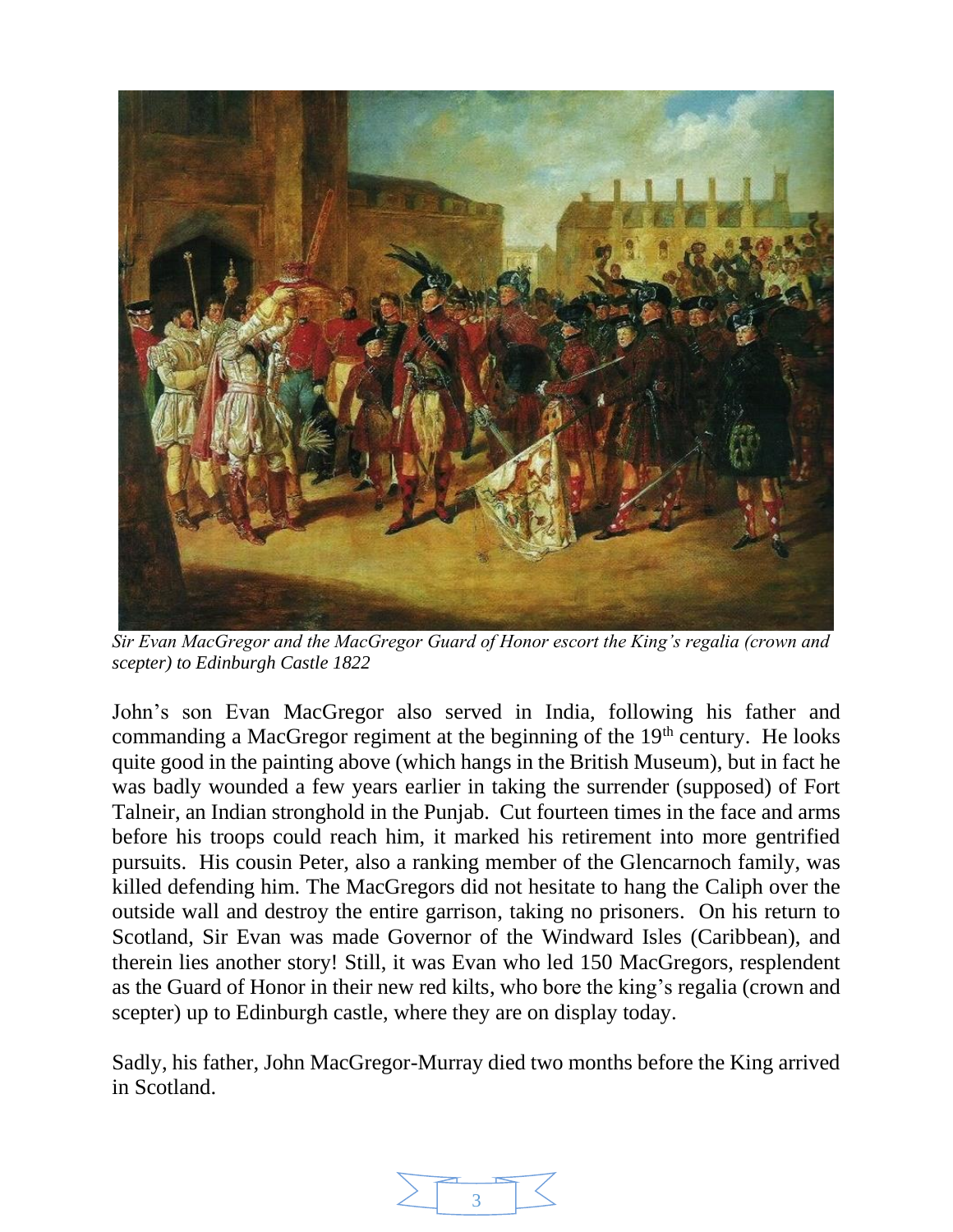

*The Royal McGregor, Whiskey Bar & Restaurant. Edinburgh, Scotland*

To celebrate the 200<sup>th</sup> anniversary of the Celtic Revival (yet another title for the event), and the founding of the Clan Gregor Society of Scotland in 2022, Keith and Richard MacGregor will be putting on a Clan Gregor International Gathering for the Scott country, featuring Abbotsford and other castles, Rosslyn Chapel of *DaVinci Code* fame, as well as visits to the Royal Mile for highlights of the 1822 pageant (will the king come again?), Edinburgh castle, Holyrood, the tolbooth prison and St Giles, and numerous related historic sites in Edinburgh, explaining the feats and exploits of the clan there over centuries. The famous Tattoo will be on (tickets in advance), and Edinburgh will offer free admission to all museums. And of course, our own James MacGregor will have the doors of the Royal McGregor pub open to welcome us. I sincerely hope you can make it. For details, contact me at [kmac1@optonline.net.](mailto:kmac1@optonline.net) -Keith MacGregor

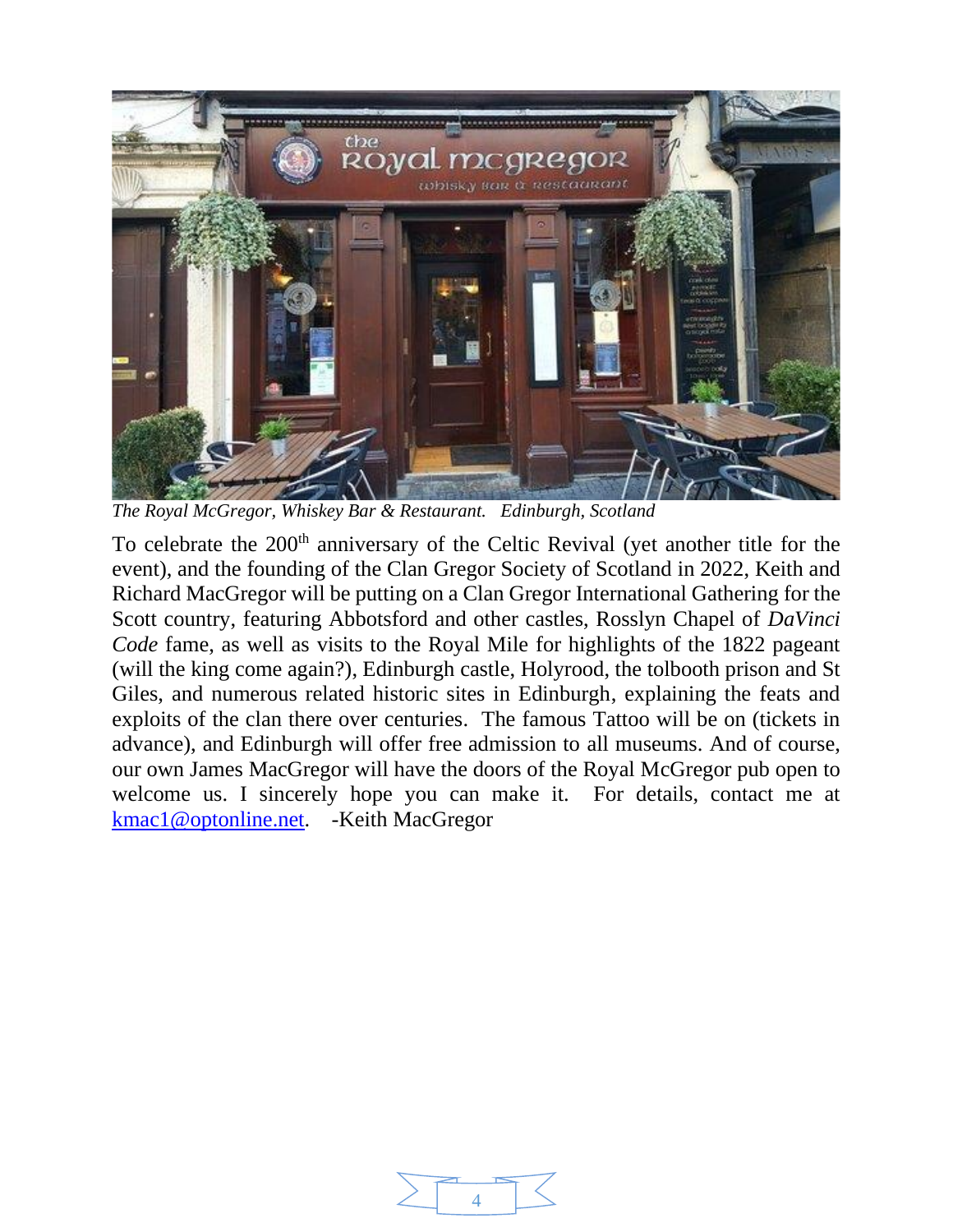## **Looking Deeper into Prestonpans, 1745**

"*He came down to the Stirling plain in September, and eastward on the Firth of Forth at Prestonpans his terrible swordsmen scattered the only government army in Scotland…"*

So writes John Prebble in his historic novel The Lion in the North, introducing what would turn out to be the high-water mark of the last Jacobite Rebellion on British soil. The stunning victory would highlight the fighting reputation of Clan Gregor in the front line. But as the Highlanders emerged from the fog of Trannet Moor on September 17, 1745 to the horror and dismay of General John Cope's redcoats, it must have been a source of wonder to the 25-year old Charles Edward Stuart who had never seen the preferred tactic of the Jacobites - their terrifying Highland charge.



*Battle of Prestonpans. Clan Gregor front center, leading the Highland Charge*

Barely a week before, the MacGregors had taken the West Port in Edinburgh. We actually tried to storm the castle – quite audacious, since no one had ever succeeded before or since, but it was not to be. These actions opened the city to Charlie as a signal initial victory and the city rejoiced. Less than a week later, his army was to face Cope's in a more serious contest at Prestonpans, some eight miles east, which some writers now believe led Bonnie Prince Charlie to believe his Highlanders were invincible. It may also have been the driving thought behind Charles' fatal order to march on London despite two major English armies hunting for him.

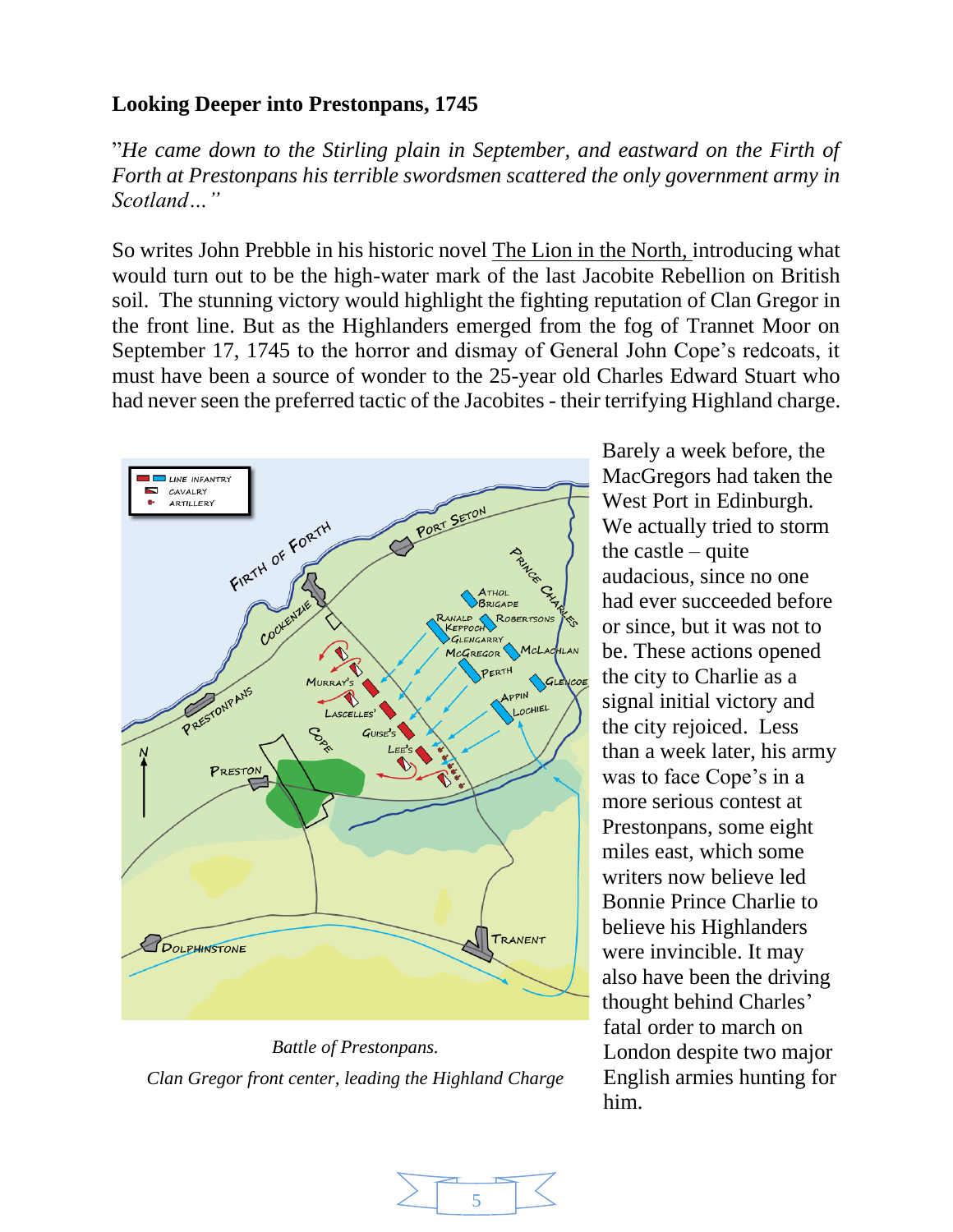Led by Robert MacGregor of Glencarnock and James Mhor, eldest son of Rob Roy, the MacGregors numbered about 200 – smaller than the regiments of MacDonalds, Camerons ,and other rebel clans who had not suffered the many years of depravation and outlawry which depleted our ranks.

Given pride of place at the center of the front rank, we would be facing Col. Gardiner's cavalry, who sadly was defending his own estate in Scotland, having everything to lose – which he did.

The MacGregors are reported to have lashed scythe blades to long poles, hard-won lessons from previous battles where they had faced a head-on charge. It would shortly prove to be the stuff of legend.

While there are several eye-witness accounts of the battle, one stands out, which is written by one Duncan MacPharrie, a MacGregor who was active in the fight. The letter itself runs on a bit, but when we separate the statements an incredible picture emerges of our clan's heroism. It appears that, at the same moment the ranks formed to charge Cope, a large gap was noticed in the line, possibly due to some desertion from the Duke of Perth's division. Gardiner immediately ordered his horsemen to charge the gap, which would have a crippling effect on the Highland army. Seeing this, the MacGregors ran to close the gap directly across the field of fire, as James Mhor shouted loudly to the others to close ranks, and was immediately wounded by grapeshot, breaking his thigh. At that moment the cavalry was on them.

The famous oil painting (below) in the War Museum is said to memorialize the MacGregors actions in turning the charge, still celebrated in songs today.



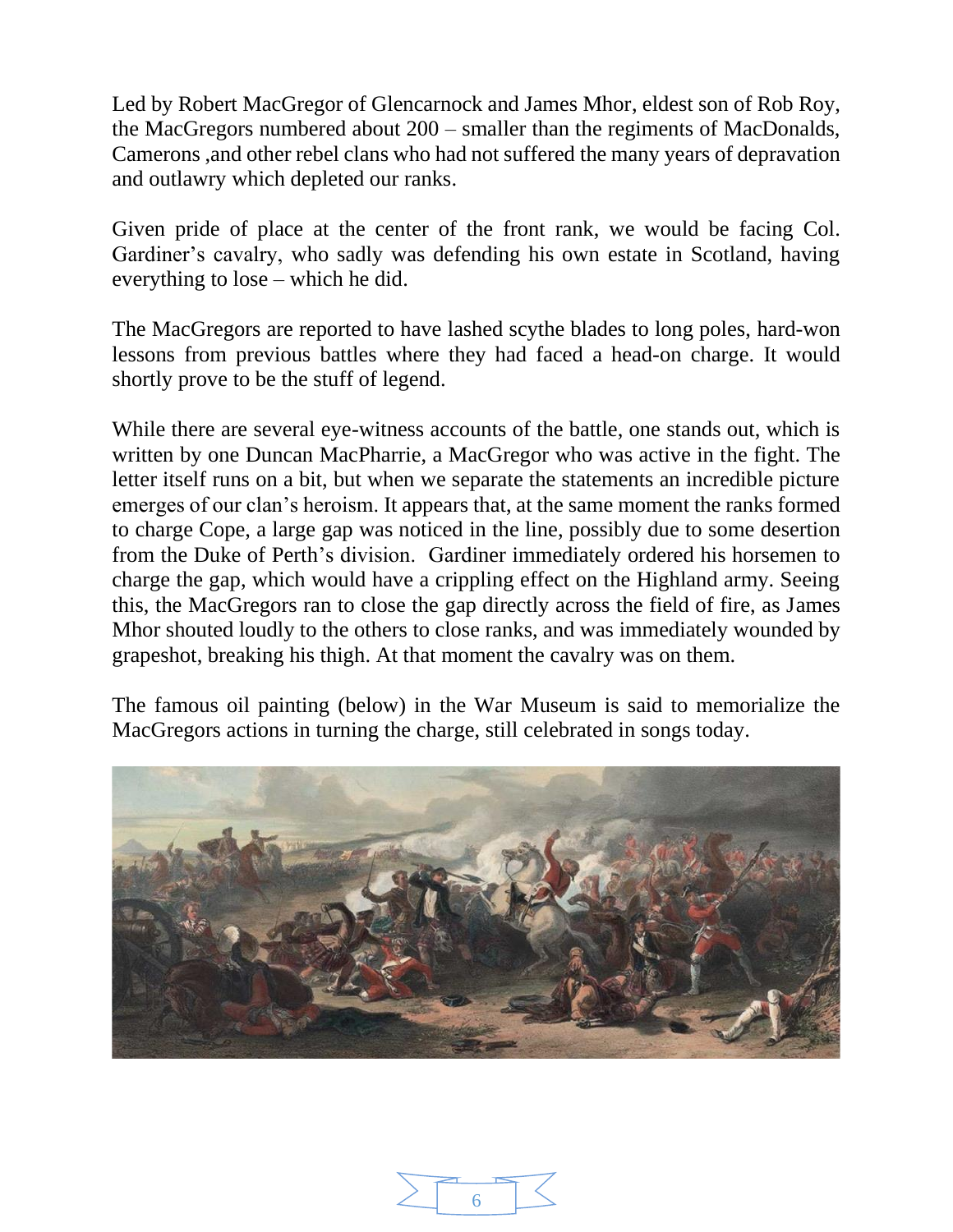Here is the letter MacPharrie later sent to the new chief, John MacGregor Murray, whose father was in the vanguard. If the account is accurate, Prince Charles was so impressed with the victory that, immediately following the battle, he set a table in the middle of the battlefield, and toasted the MacGregors. That evening he again invited the clan leadership to sit with him at dinner, an honor which can scarcely be believed. You the reader can draw your own conclusions.

## (text is verbatim) -

*"Captain Duncan MacGregor was wounded through the thigh, Captain James Mhor MacGregor was wounded thro' the thigh, Captain Malcolm MacGregor got his two legs broken, twenty-one private men were wounded and one shot dead upon the spot. We pursued the retreating army a mile and a half….The Prince came and took (Col. Robert) MacGregor of Glencarnock in his arms, and Captain Evan, and told them to gather the whole Clan MacGregor upon the middle of the Field of Battle. There was a table covered and the MacGregors guarding him at dinner, every man got a glass of wine and a little bread. Your Father and Uncle sat down with him, the rest of the Chieftains took it amiss that the MacGregors got this honour, but it was dear bought".*

Nor would it be our last memorable contribution to the fateful cause of Bonnie Prince Charlie and the Stewart monarchy. Though one battle in the '45, Prestonpans stands out as a shining hour for Clan Gregor. In a sense it represented the last chance to regain our lands by royal decree. And as in most of our history, it was paid for it with our lives-a grim trademark of the clan. By 1746 the Cause was lost and Jacobite persecution was carried out on an unprecedented level. But a new era was about to dawn for Scotland – one which could not have been foreseen at the time, but which would bring even greater fame to the Highland clans!

The 1745 Jacobite Rebellion was as the old saying says, "the end of an old song".

But it seems for every battle in Scottish history a song is sung and Prestonpans was no exception. The rousing "Hey Johnny Cope" by the Corries is recommended for immortalizing the fate of this English commander who had to report his own defeat to his superiors. And perhaps more endearing, of course we have Lady Nairne's "Will Ye No Come Back Again?"

For more information about our history, contact me at [kmac1@optonline.net.](mailto:kmac1@optonline.net) -Keith MacGregor